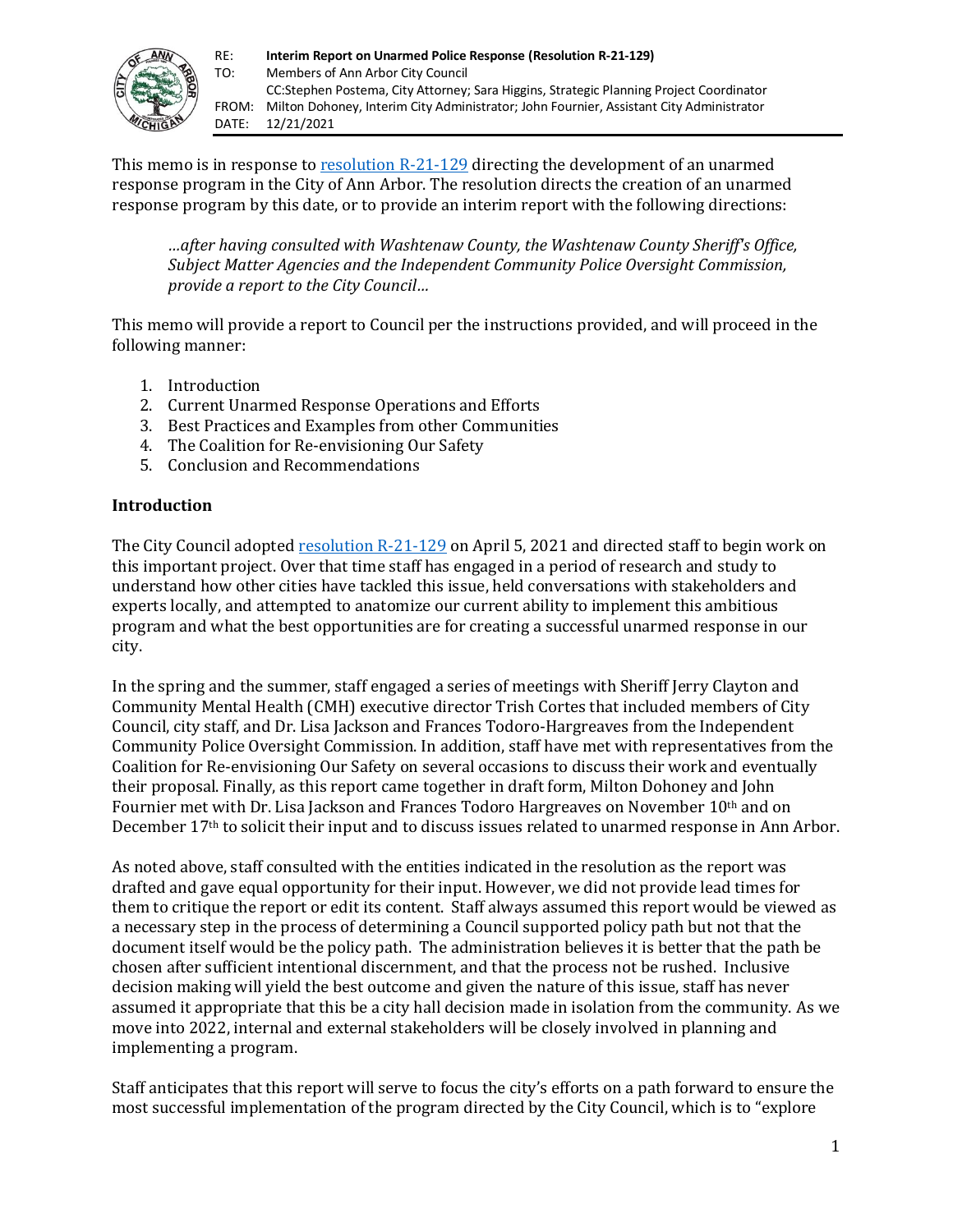

opportunities for unarmed response to public safety calls in the City of Ann Arbor through Metro 911, by means that may include the formation of partnerships with community service providers." This report does not contain a final recommendation, but our hope is to stimulate a period of more purposeful discussion and directed action toward the final implementation of an unarmed policing plan in our city.

## **Current Unarmed Response Operations and Efforts**

The most notable effort to institute an alternative emergency response in greater Ann Arbor has been the program being implemented by Sheriff Jerry Clayton and Trish Cortes at Community CMH. This program is currently aimed at diverting 911 calls for emergency mental health services to CMH for their response, but CMH also receives these calls directly through the crisis services hotline for individuals who do not wish to call 911.

According to data provided by CMH, in the one year period from October 1, 2020 to September 30, 2021 there were 3,305 calls placed directly to their crisis services line from residents in the city of Ann Arbor and CMH staff determined that 60% of them (1,828) required an immediate crisis staff deployment. According to data from the Ann Arbor Police Department, in calendar year 2020 there were also 3,111 calls placed to 911 for some form of mental health intervention including calls for a wellness check, calls to check on an emotionally disturbed person and calls reporting a suicidal person or suicide attempt. All of these calls were responded to by AAPD, with AAPD requesting CMH presence if they determined it was needed. However, because of limitations in data reporting capabilities between the Metro 911 CCAD system and the AAPD internal reporting system we cannot determine the ratio of which calls CMH responded to at AAPD's request. Both the Sheriff's Office and AAPD are aware of and interested in addressing this data reporting issue.

In calendar year 2020, there were a total of 39,172 calls for service through Metro 911 dispatched to the AAPD. Including the mental health calls that were placed to CMH's crisis center, and assuming the October 2020 to September 2021 data is a rough approximation of the average annual call volume the crisis center receives, then approximately 15% of the calls for service originating from within Ann Arbor are calls requesting emergency mental health services, which is notable and important for guiding future discussions on the importance of unarmed response in our community.

Sheriff Clayton's and director Cortes' important work to establish an alternative response program through 911 and CMH has focused on mental health services. There is an opportunity to expand this program to include human services needs and build the program into a broader crisis support program. After conversation with the Sheriff and Director Cortes we believe that the potential for this type of program exists. However, these program changes may not be imminent.

It is worth considering what role other city agencies could play in helping to craft an unarmed response program. For instance, a significant number of calls for service that the police receive are for medical issues or medical transport and the police offer these services when an ambulance from HVA or a paramedic from the AAFD may not be immediately available. However, it may be the case that these calls could be alleviated from the police department by investing in a medical transport function in the fire department, something that AAFD leadership have been considering for some time. Currently, the AAFD is not allowed to conduct medical transport though in some cases where there is a clear and critical need they will do so.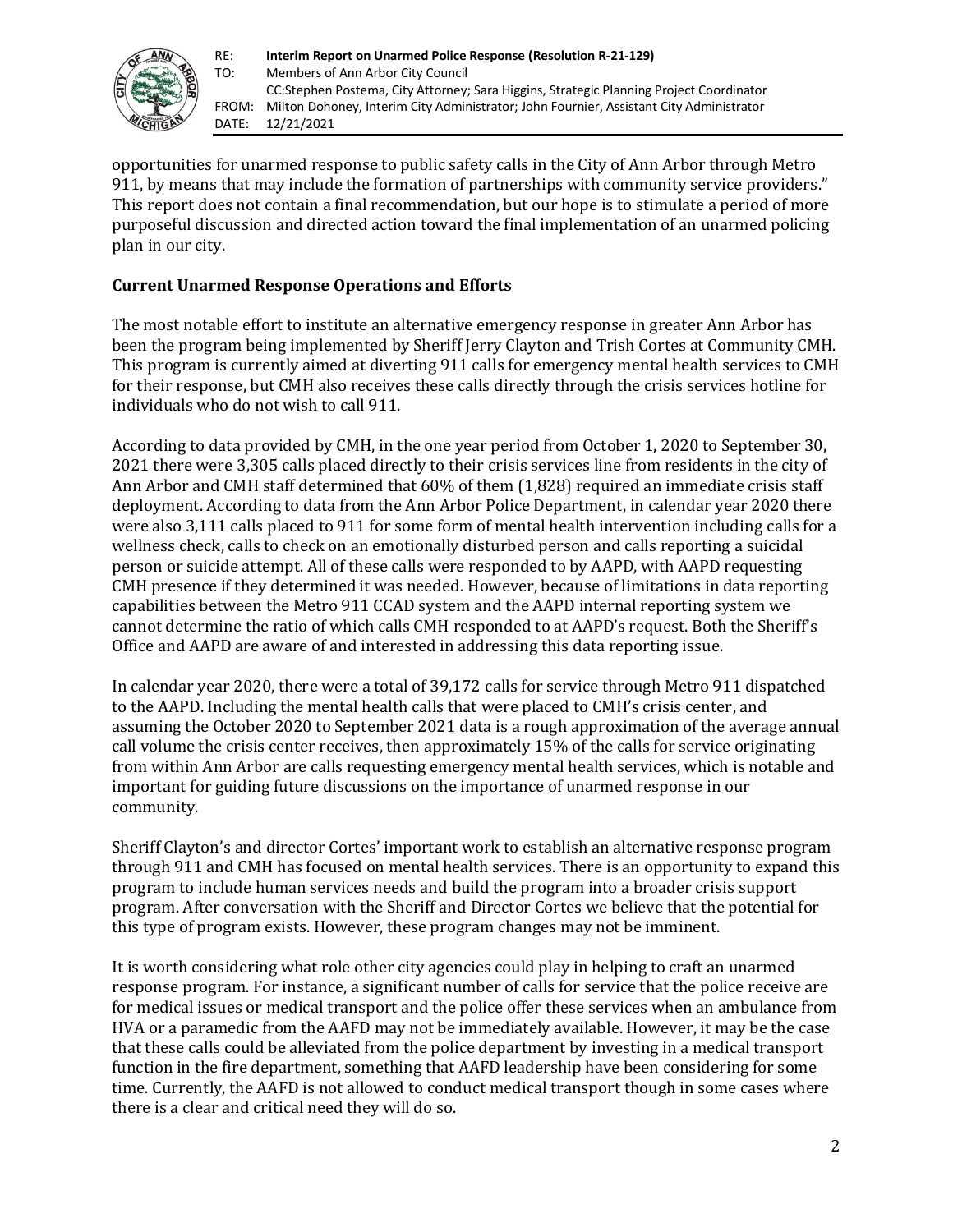

In addition, the AAPD hosts the Community Standards unit which is a small group of non-sworn, unarmed officers who primarily focus on parking enforcement, sidewalk clearing enforcement, and other types of code enforcement. However, it cannot be overlooked that they are a unit of unarmed officers whose role could be invested in and expanded to include some additional response activities.

# **Best Practices and Examples from Other Communities**

There are numerous examples of other communities that have successfully implemented some form of unarmed or alternative crisis response program. The Crisis Assistance Helping Out On The Streets, or CAHOOTS, program has been operating in Eugene, Oregon for 30 years providing support for social service calls or public safety calls that are not of a criminal nature. They handle initial contact and transportation for people who may be intoxicated, mentally ill, disoriented, in need of non-emergency medical care, or other similar services.

CAHOOTS is run as a program of the Eugene Police Department, but ultimately managed by a thirdparty vendor called White Bird Clinic. Calls to 911 can be routed to them for dispatch, however they also have a direct line for people who do not need nor want to receive a police response. CAHOOTS teams are all comprised of one EMT and one crisis worker who has professional training and experience in any number of human services fields.

The CAHOOTS model is an interesting one because the program is funded through and works directly with the police department. In 2019 they responded t[o approximately 24,000 calls for](https://www.vera.org/behavioral-health-crisis-alternatives/cahoots)  [service in the community, and only 311 of them required a co-response from the police.](https://www.vera.org/behavioral-health-crisis-alternatives/cahoots) This can be attributed to the creation of strong policy guidance and training in the 911 center that allows dispatchers to make appropriate decisions about when a CAHOOTS team should be sent or when a police car should be sent. However, it is worth noting that the 911 center in Eugene is run by the city government and so they may exercise much greater policy and operational control of dispatch activities than a city that has outsourced its 911 operations to another agency, like Ann Arbor has.

In Albuquerque, New Mexico the Mayor recently announced the creation of a third public safety [department called Albuquerque Community Safety](https://www.cabq.gov/mayor/news/mayor-tim-keller-to-refocus-millions-in-public-safety-resources-with-first-of-its-kind-civilian-response-department), which will house, "trained professionals such as social workers, housing and homelessness specialists, violence prevention and diversion program experts." The department was created after a resident experiencing a mental health crisis was shot [and killed by police officers](https://nmindepth.com/2021/01/17/albuquerques-vision-for-non-police-first-responders-comes-down-to-earth/) who went her house when her family called 911 requesting a wellness check. At the time the police department operated its own unarmed response unit for just these types of calls, but it was not staffed when the call came in and so armed police responded as the only service providers available.

There are important lessons that can be derived from the Albuquerque example. Notably, that the backup for an unarmed crisis response program shouldn't be armed police officers, it should be more funding for a larger and more ambitious unarmed crisis response program. The solution pursued by Albuquerque's mayor was to remove the program from the police department, invest significantly more funds in it, and make it a co-equal agency to the police and fire departments. This new department would work with police and fire, but it would do so on equal footing with its own agency.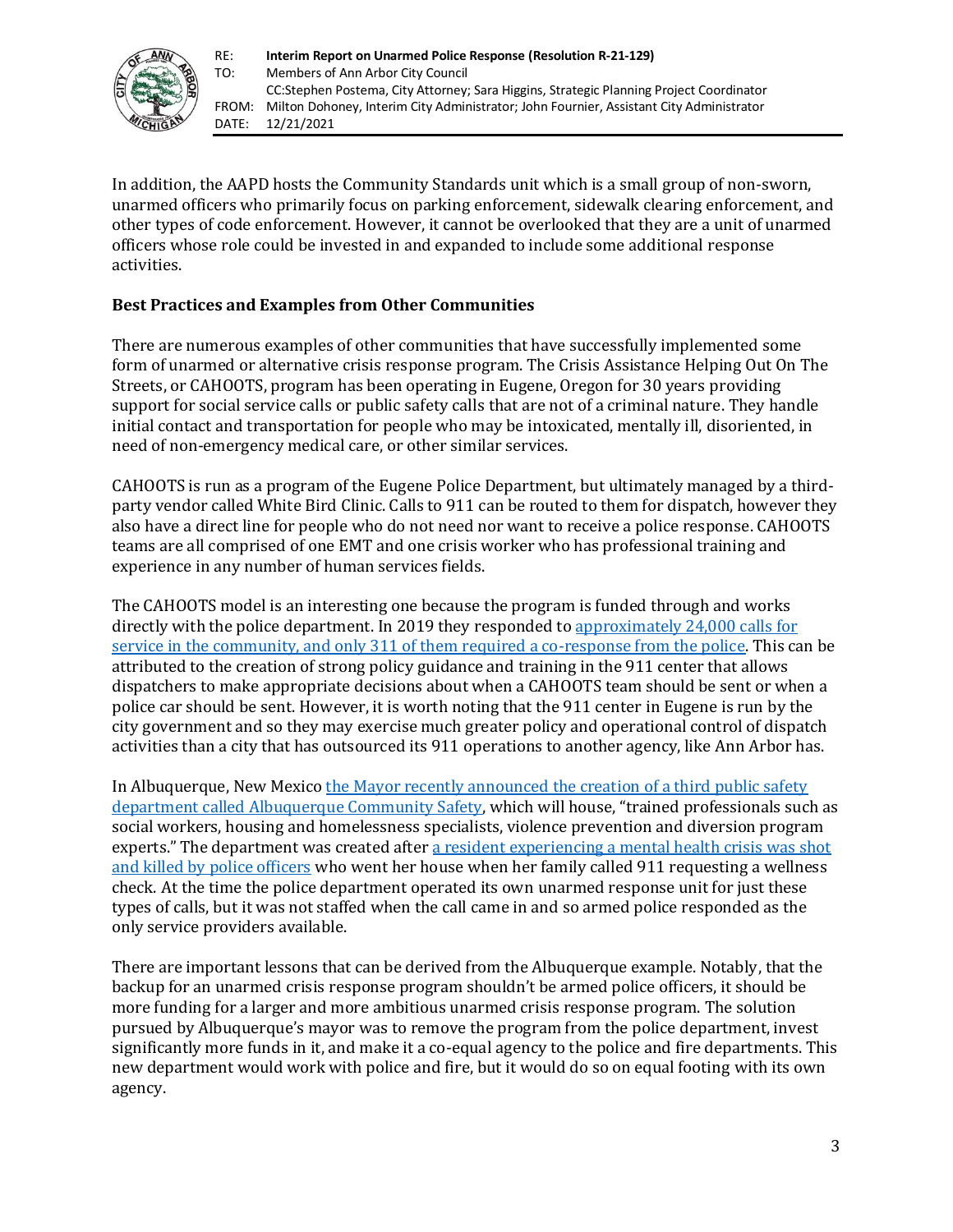

San Francisco is also moving forward [with a new crisis response unit,](https://www.npr.org/2020/10/19/924146486/removing-cops-from-behavioral-crisis-calls-we-need-to-change-the-model) and just like many other cities these crisis teams will have one paramedic and one professional from the health department in each vehicle, and also a peer support expert who would be someone with lived experience who could help relate to and communicate with the person for whom the call was made. This model will be a totally government run solution, however, it will also be completely separate from the police department.

It is also worth noting an historical example from the City of Pittsburgh. Several decades ago, the law in Pittsburgh as it was in most cities was police officers had to provide medical transport for people to go to hospitals in an emergency if they were called to do so. However, calls from black neighborhoods were consistently ignored by the police, and many black residents weren't interested in inviting the police into their neighborhood if they didn't have to. This caused serious health crises for black residents who needed better services from their government. To solve the problem, Freedom House—a local organization affiliated with the NAACP—launched the city's first ambulance service in 1967 to provide medical transport for residents who needed it.

The parallels between the Freedom House Ambulance Service and the unarmed crisis response model that is sweeping the nation now are hard to ignore. In that situation, residents stepped up on their own to create a new public service agency and provide services that the existing agencies could not or would not perform themselves. Over time this agency grew to become a vital part of the city's public safety operations and was eventually subsumed by the City to become the Bureau of Emergency Medical Services.

These case studies provide important lessons for us to consider. Importantly, in each of the unarmed response examples provided above the lead agency is not the police—even if in each instance the police still play an important role interacting with the lead agency and providing support in instances where there is a true public safety need. In Eugene the program is overseen by the police department, but ultimately is outsourced to a third-party provider. In Albuquerque, the Mayor has spun the program off from the police department to create a new agency. In San Francisco, the fire department is taking the lead on organizing an unarmed response because of the importance of having paramedics on the response team.

Another important lesson that can be learned from Albuquerque is that if you don't want armed police showing up to crisis response calls, you can't house your crisis response team in the police department. The police are an incredibly important service for our community, but their specialty is in preventing, stopping, and investigating crimes. If a call for service is non-criminal in nature, then you should be directing it to people who specialize in non-criminal intervention and no one else. Additionally, you should invest in your unarmed crisis response team so it is capable of handling the full call load that your community creates on a 24 hour a basis.

In San Francisco, city leaders are building a crisis response program in the fire department and with assistance from the health department. While outside human services professionals and social service agencies may be critical to the success of a program like this overall, it is important to remember most fire departments are already doing medical transport and other basic non-criminal calls for service and so they may be an appropriate starting point to build an unarmed crisis response. Notably, all the fire fighters in Ann Arbor are emergency medical technicians, and 18 of them are paramedics.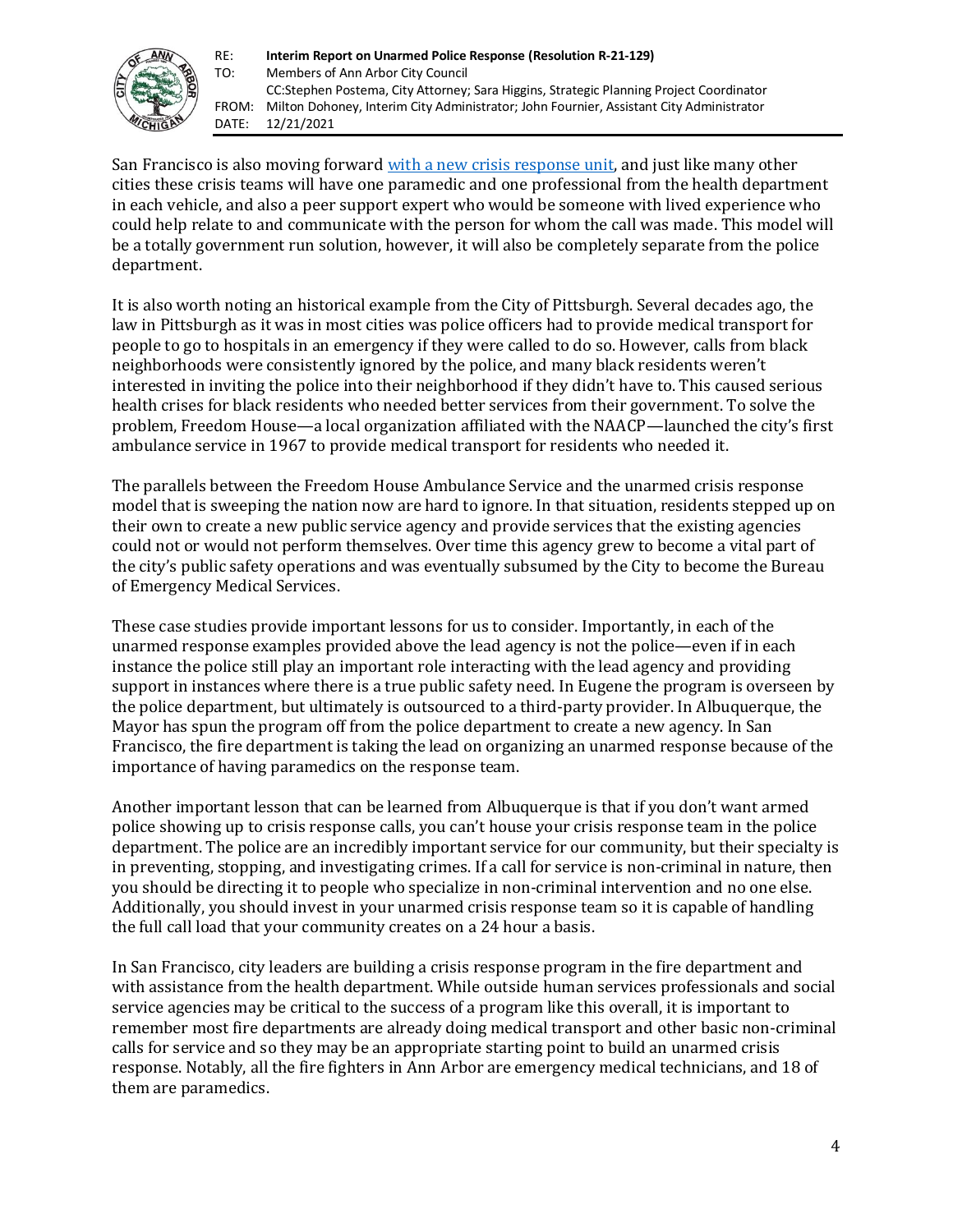

Thinking about the Pittsburgh example, if Ann Arbor were to turn to a third-party agency to operate portions of an unarmed response program it is important to keep in mind that we could only contract with a formally incorporated legal entity such as a  $501(c)3$ , and would likely have to award these services through a competitive RFP process whereby firms that had demonstrated experience and a track record of success delivering the services requested would have some advantages in the bidding process. Additionally, there would likely have to be staff added in the city to manage any contractors who are involved in the unarmed response program and so some degree of organizational investment would be required internally as well. The details of these structures would have to be informed by stakeholder feedback and policy direction from the Council.

There appears to be no prevailing best practice in terms of how these programs are structured. In some communities, a totally external service provider has been started by citizens who either couldn't get support from their municipal governments or who were extremely sensitive about locating a program organizationally close to a police agency. Sacramento hosts an organization [called Mental Health First,](https://www.kqed.org/news/11824698/what-one-alternative-to-policing-looks-like) which operates completely independently from the city government and does not interface with 911 at all. While the organization boasts their intentional and total separation from the police, they are also an entirely volunteer organization that only has the funding to operate on weekend nights while fielding only 20-30 calls a month. Their separation from municipal government means they can only have a very limited impact on the provision of public safety services in their community.

Like Albuquerque, Oakland, CA hosts their unarmed crisis response program in a city agency called th[e Department of Violence Prevention.](https://www.oaklandca.gov/departments/violence-prevention) The department's original focus was on providing a public health based response to non-violent crime, but has also expanded their scope to include support for victims of crime, community based gun/group/gang violence response programs, and minigrants to neighborhood leaders to support community based violence reduction programs. The city's MACRO program—its unarmed response initiative—will be housed within this agency and will work directly with 911 to receive dispatched calls and respond to people in crisis.

Interestingly, the executive director of the White Bird Clinic in Eugene, Chris Hecht, [has praised the](https://www.bloomberg.com/news/articles/2020-09-03/alternative-policing-models-emerge-in-u-s-cities)  [relationship they have with the police department:](https://www.bloomberg.com/news/articles/2020-09-03/alternative-policing-models-emerge-in-u-s-cities)

*In some ways, his city's situation is unique: Because of its long legacy of work in Eugene, White Bird Clinic already had the trust of the community, which Hecht says has a unique commitment to helping the most vulnerable members of society. The area also has a wellsupported social services network, and a police department that's willing to take a step back and let the clinic handle non-serious calls. "They're really important partners, and they've played a critical role," said Hecht of the police.*

In Los Angeles, city leadership have implemented a new program to create mental health response teams in their fire department, calling it th[e Therapeutic Transportation Pilot.](https://www.lamayor.org/mayor-garcetti-partnership-la-county-step-forward-police-reform-reimagining-public-safety) In addition to this inhouse program, the city has also issued a request for proposals for non-profit service providers to [provide social services response](https://www.foxla.com/news/la-city-council-moves-toward-developing-unarmed-crisis-response-model) that can be dispatched directly from the city's 911 center. In that way, the city is pursuing multiple methods to meet their needs including an in-house program run by city staff to address emergency mental health needs and partnerships with external providers for other acute human services needs.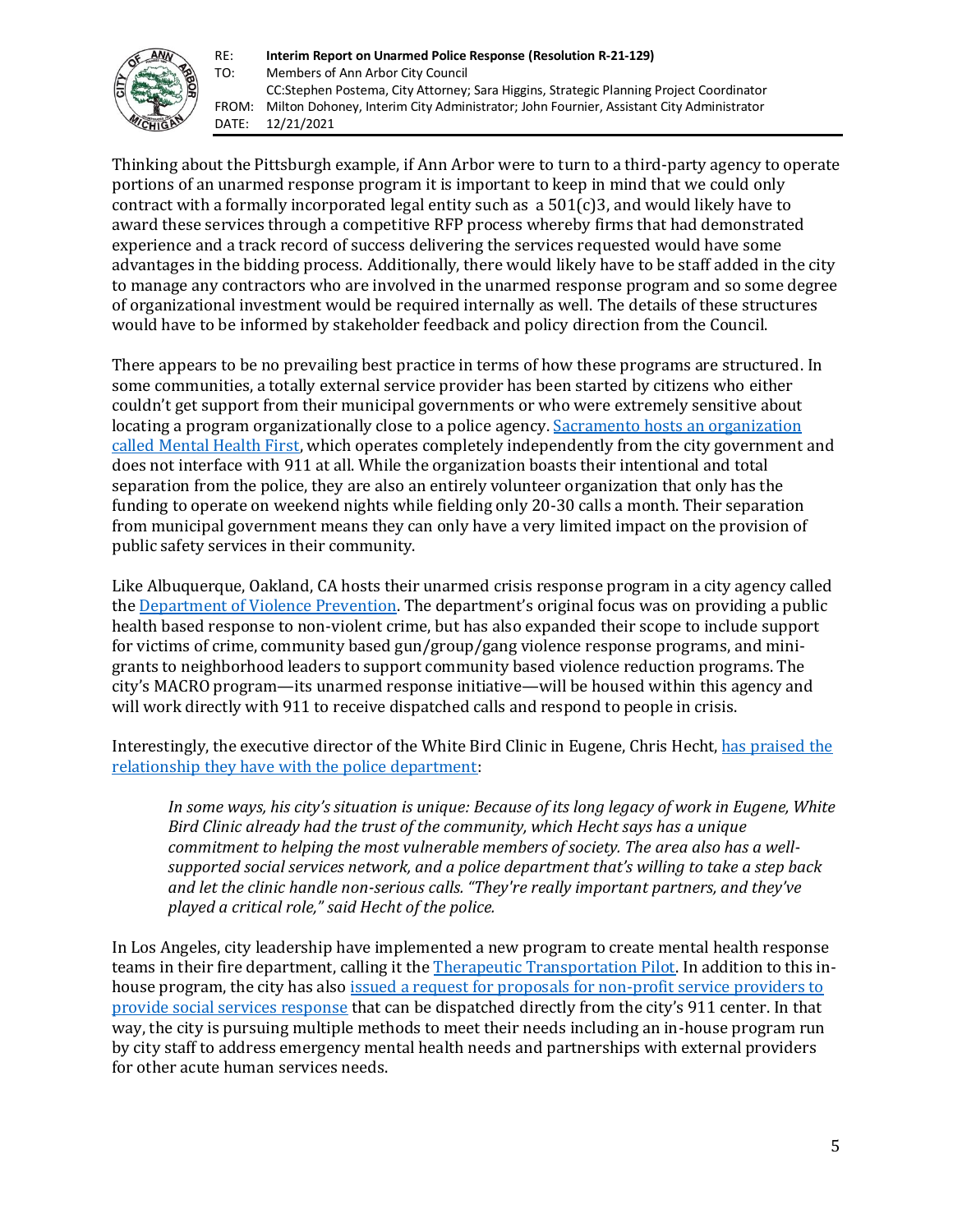

What is clear from the broad scope of programs offered in many American cities is that there is no set model for how to structure an unarmed response program in your organization. In San Francisco and Los Angeles, city leaders determined that the fire department already had paramedics, emergency response vehicles, and a working connection with 911 and so it made the most sense to build a response program there. In Eugene, a well-respected non-profit was willing and able to lead the development of a program, and so city leaders pursued that option. In Albuquerque and Oakland city leaders opted to house the program in newly created city departments. In Sacramento, none of these options were viable in the eyes of some motivated residents and so they started their own independent agency completely separate from city government.

Each of these cities paid attention to their local context, determined where their strengths and needs were, and built a program around their existing capacities. As we work to build a program here, Ann Arbor should focus on creating a solution that works in Ann Arbor and not a solution that seems best because it worked somewhere else. We need to pay special attention to our local context.

# **The Coalition for Re-envisioning Our Safety**

Shortly after resolution R-21-129 was passed in April, a group of subject matter experts and community advocates formed the Coalition for Re-envisioning Our Safety to create a feasible recommendation for an unarmed emergency response program. Over the course of the last few months city staff have met both with a subcommittee of this coalition and with individuals involved in working on the proposal to discuss various issues related to our emergency response operations, and also to speak generally about unarmed or alternative response models across the country and how they could work in Ann Arbor. However, it should not be concluded that staff participated in drafting the recommendations or creating the general policy direction of CROS' efforts. City staff were not involved in that level of discussion, and the recommendations were made independent of staff involvement.

CROS provided a very general recommendation, and they focus on the following tenets:

- *1. Be politically supported and funded by city government, and housed and managed within a separate organization or group whose mission aligns with the work*
- *2. Follow a public health approach by ensuring separation from law enforcement and the legal system (e.g. no law enforcement included in response) as well as by expanding beyond solely mental health to issues of conflict, public assistance, transportation and more.*
- *3. Include a separate public phone number (e.g. 311) and dispatch, independent from 911 dispatch; recommendation to include a social worker into 911 dispatch to train how to route accordingly*
- *4. A 2-year (minimum) funded pilot that allows for quality design, implementation and evaluation*
- *5. Selected through an open public RFP process that is informed by community members and experts*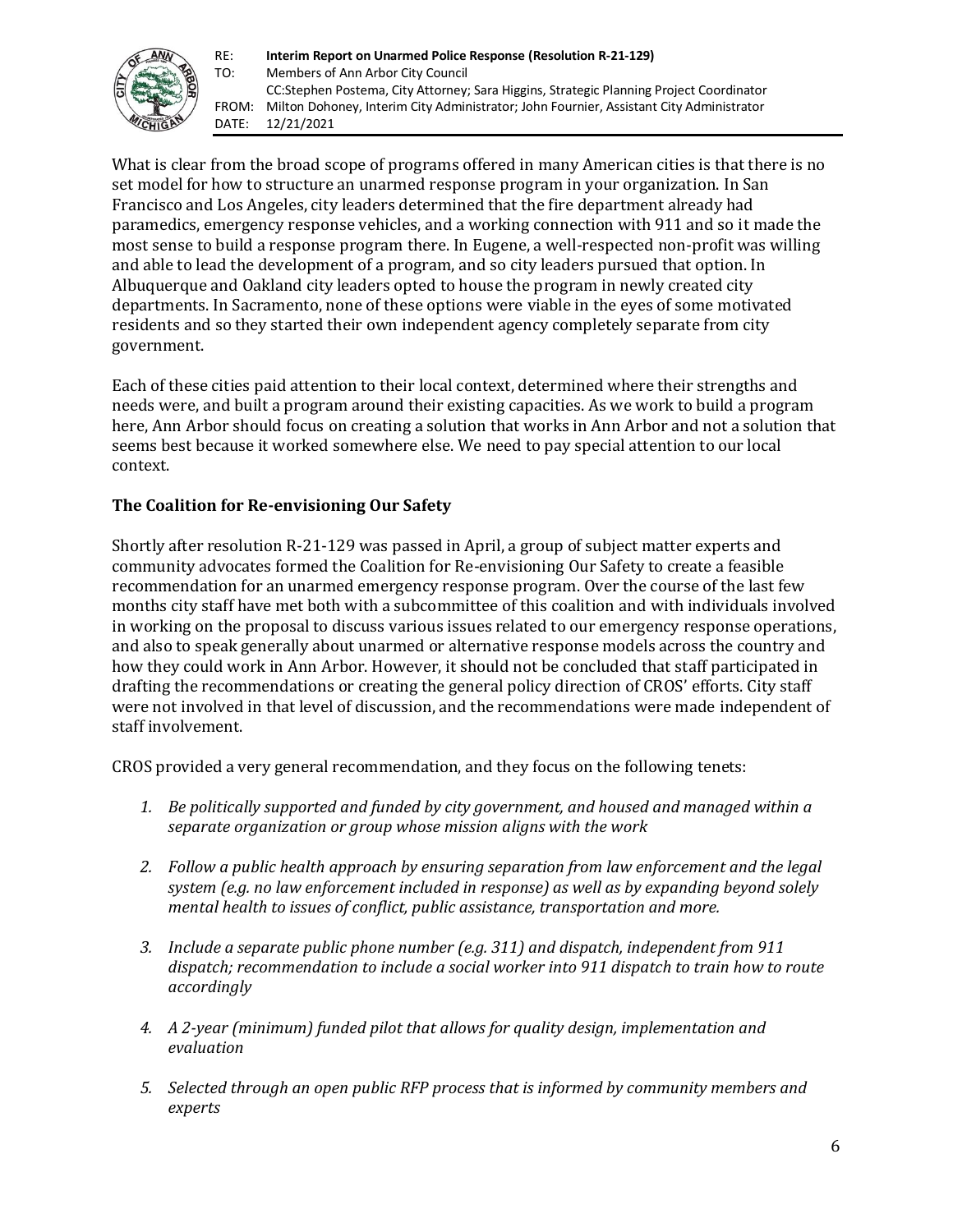

*6. Includes direction and decisions from a governing board comprised of community members and leaders*

These general recommendations do seem to be situated within the prevailing range of proposals presented in other American cities working on this issue. CROS presents a concept that staff recommends should be taken seriously by the Council, with some cautions. Notably, the desirability of entering into an arrangement like this with a third-party vendor would ultimately rest upon the terms of the relationship as detailed in a written agreement between the parties. In an arrangement where the city is paying potentially millions of public dollars over several years to third parties for important service delivery, we would want to require certain performance standards in the contract and have the right to exercise some level of quality control over the work just as we do with other similar contracts. However, the CROS recommendations are also intended to create independence from city involvement in the program. This potential issue would need to be explored thoroughly before an agreement could be reached with any third-party.

Additionally, staff believes that a two-year pilot for an unarmed response program would likely exceed the \$3 million estimated price offered by CROS by a meaningful amount. While the CROS proposal does not contain enough detail to provide an economic model, the sixteen full-time staff members they have proposed working a 24-hour schedule would likely exceed \$3 million on just regular personnel costs, and the addition of potential overtime, equipment, vehicles, training and development, and other administrative costs would create additional financial needs. [The ARP](http://a2gov.legistar.com/View.ashx?M=F&ID=9861463&GUID=DE3FB842-7FA6-40A6-9315-C3D2DC4B54C5)  [recommendation](http://a2gov.legistar.com/View.ashx?M=F&ID=9861463&GUID=DE3FB842-7FA6-40A6-9315-C3D2DC4B54C5) provided to Council in October does provide a recommendation for \$2 million to be spent on getting this program started (Council could increase this amount in its final ARP allocation to meet the program's needs), however these are not recurring operating funds and money will need to be budgeted moving forward separate from the ARP funds for this program. Council should not consider this as a caution not to proceed with the program, but members should be aware that the costs will exceed the public estimates that have been provided thus far and longterm funding would need to be identified outside of the initial start-up costs.

We also could not identify a city (though we admit one may exist that we are unaware of) where the local government built an entirely new dispatch center that was only intended to handle unarmed response related calls for service. In many cities the responding agencies either work directly with 911 to receive dispatched calls and train dispatchers to deal with calls for non-police services, or they manage a basic reception service that is not inter-operable with 911 for dispatch capabilities. In many instances local governments simply offer both to help capture as many calls for service as possible. Some residents will want to call 911 and just have their issue addressed, but it is also true that some will not want to call 911 to completely avoid police involvement. An effective program would be designed to provide service to both these groups of residents. In Washtenaw County, for instance, Community Mental Health receives dispatches from 911 but they also monitor their own phone lines at all times to receive calls for crisis services directly. We also advise that training the public on a new emergency phone number would take a significant effort over many years, and hiring staff for emergency dispatch centers is extremely challenging even in favorable labor markets. Staff advises caution to the City Council over the high cost and long project timelines required to build and stand-up a new, independent dispatch center.

However, the proposal does have merit on several very important fronts. As noted among the efforts of our sibling cities across the country, an unarmed response program should be separated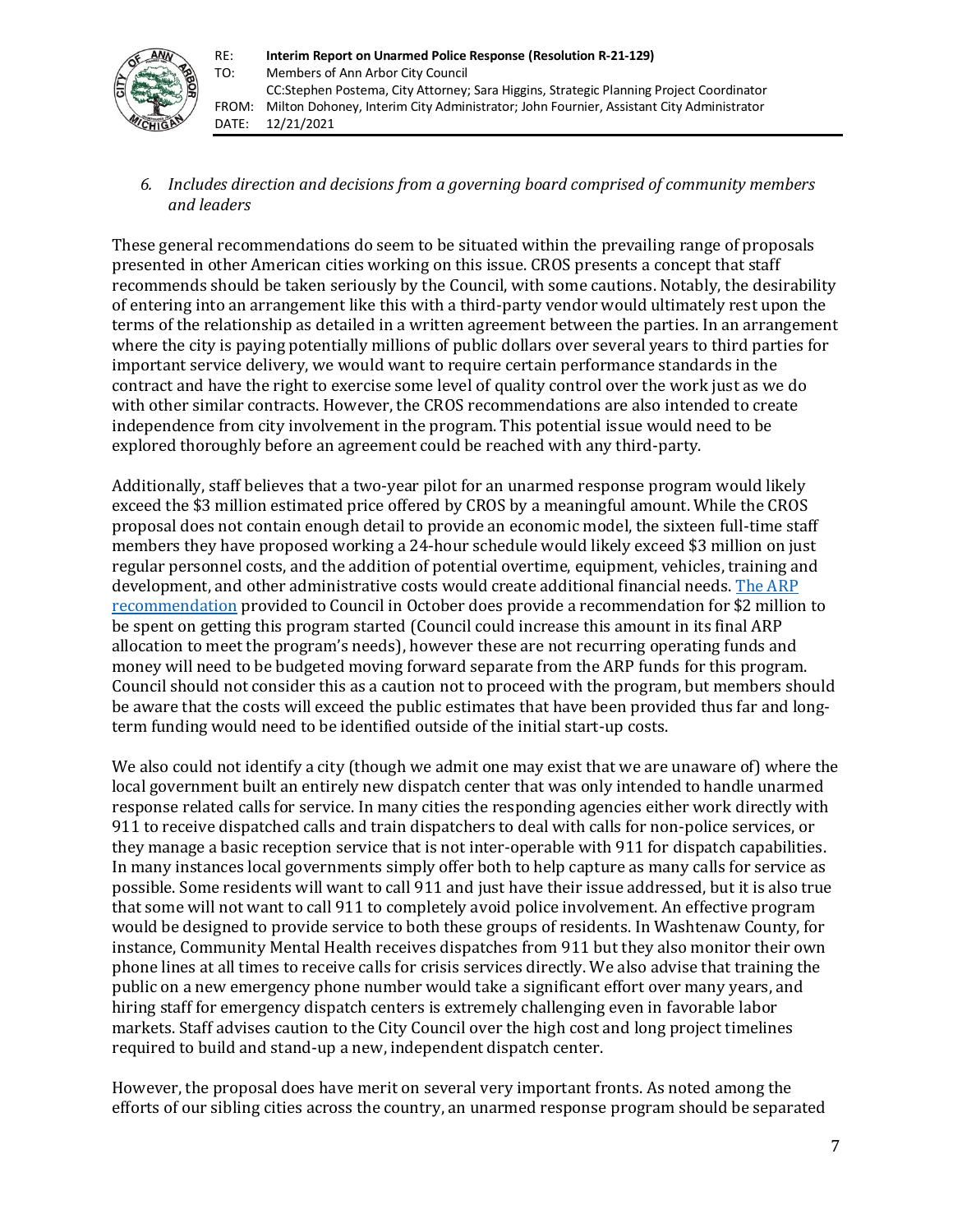

from law enforcement so as to ensure that armed police officers are not dispatched to calls that don't require them. CROS also advocates for building an unarmed response that expands beyond mental health and includes human services support for a number of different crisis interventions, which is a gap in the current services available in Ann Arbor. The proposal advocates for a two-year pilot period, accompanied by an evaluation period to determine if the initiative needs adjusting—a plan that we would recommend regardless of the configuration of the final program. In addition, a competitive RFP process is not only a best practice, it is required under the city's procurement laws. A program guided by the general recommendations of the CROS group would have a strong foundation for success in Ann Arbor.

### **Conclusions and Recommendations**

Washtenaw county's alternative response program run by Community Mental Health and the County Sheriff is adding value by taking a significant portion of mental health related calls off the hands of armed police and putting them in the hands of unarmed mental health professionals. It is also true that there are a number of calls for service that are currently dispatched to the AAPD that both do not require an armed officer and aren't currently handled by CMH's crisis response team. Most notably, these calls include routine wellness checks and calls to assist an emotionally disturbed person (individuals who are not in a crisis, but who may still benefit from immediate attention).

Even beyond that, there are numerous types of calls that are handled by the AAPD today that, when looking to other peer cities across the country, could be handled by an unarmed response team with success. These calls include requests to deal with vagrants (this terminology reflects the 911 coding system and should not be considered a normative statement), homeless persons or encampments, medical transport, intoxicated individuals, some minor acts of juvenile delinquency, non-domestic violence dispute resolution, and other calls for service that may best be handled with social service support rather than police intervention. In these calls for service there is an opportunity to create a new response program that is separate from CMH, the Sheriff, and the AAPD.

By synthesizing these two approaches—supporting the work of CMH and the Sheriff on dispatched response for mental health crisis on a 24-hour basis *and* creating a new program to provide services that do not include CMH covered mental health, the City can ensure the broadest provision of unarmed response and create the highest impact in the community. Following on this path forward, the City Administrator will pursue the following recommendations:

- 1) Work with Metro 911 and the AAPD to ensure data reporting between the county's CCAD system and the AAPD is consistent and policies are in place to ensure the integrity of AAPD dispatch data.
- 2) Continue to support the implementation of CMH and the Sheriff's alternative response program for individuals suffering from crisis level mental health issues.
- 3) Work with the Coalition for Re-envisioning Our Safety and other important stakeholders to develop a feasible proposal for an Ann Arbor-centric unarmed response program that compliments the work of CMH and the Sheriff.